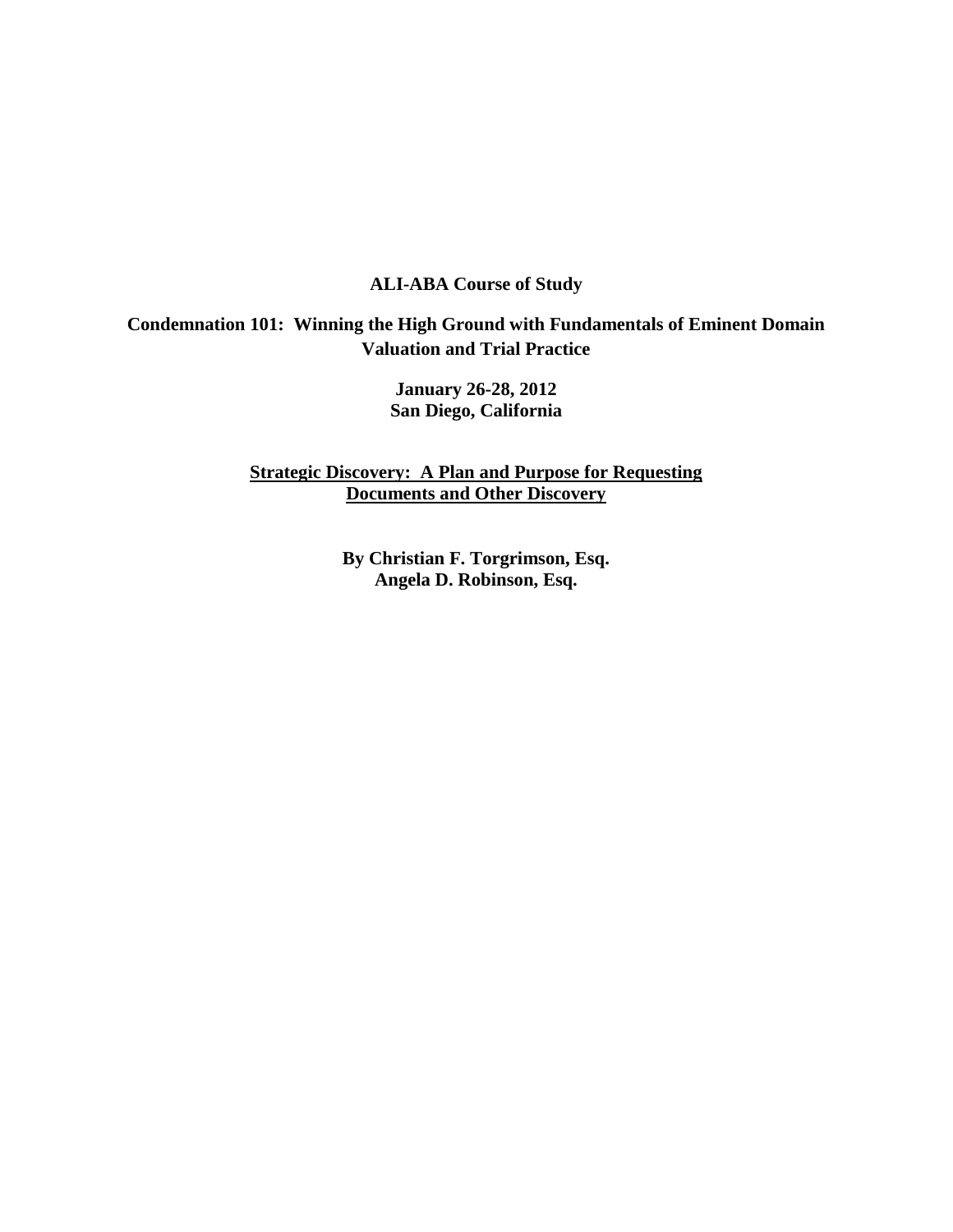#### **How to Dismantle the Expert Appraiser With or Without the Written Report**

In an eminent domain case, the primary issue is what constitutes just and adequate compensation for the taking and damaging of private property. This determination is based in large part upon an expert's appraisal of fair market value of the subject property. As a result, discovery of the opinions of the appraiser plays an integral role in successfully preparing for the trial of an eminent domain case. Expert discovery in an eminent domain case is very similar to other civil cases where expert testimony will be used in terms of how to attack the experience and credibility of the testifying witness. As for the substance of the expert's opinions and conclusions, however, eminent domain cases involve peculiar issues. Appraisal work is one part formula or methodology and three parts personal judgment by the expert. Most jurisdictions have their own specific rules, statutes and substantive case law concerning the disclosure and discovery obligations associated with the opinions of the expert appraiser, including whether written appraisal reports are discoverable. If your jurisdiction protects the written appraisal report from disclosure, how do you dismantle the opposing party's expert? If you have little or no experience reviewing a 200+ page appraisal report, what issues should you focus on? Preparing an effective and eviscerating cross examination of the opposing party's expert should begin on day one of your case with discovery. The following are techniques for gathering relevant information, analyzing the issues, and discovering what you can about the expert appraiser and his or her opinions.

#### **I. Gather information from the Client**

The first step of information gathering in an eminent domain case begins with the initial engagement. As with any litigation, it is essential to make sure you understand your client's position and property and have assimilated all the necessary facts and pertinent documents that your client may have. For example, deed records for the property may contain restrictions on the sale or use of the property, which could impact fair market value. The expert appraiser may not be aware of these limitations, which creates an opening to undermine his conclusions at trial. Be sure to review all the documents and correspondence your client has received from the opposing party, including right of way plans or surveys and pre-litigation correspondence and offers from the condemning authority.

#### **II. Inspect the Property**

After the initial engagement, a personal inspection of the property is vital to fully understand the taking's impacts. It is best to have in hand a survey of the site and the right of way or construction plans for the project to review during the inspection. If at all possible, try to join the opposing party's expert appraiser on his or her inspection tour to see what the expert is focusing on or what he may be missing, and to provide facts or details relevant to fair market value. Depending upon the complexity of the project or the property, you may need to have additional inspections with other, non-value experts, such as engineers. If traffic patterns, access or circuity of travel are at issue, drive in and around the property. Familiarize yourself with the surrounding market area. As the practitioner, you should have the most knowledge of the subject property.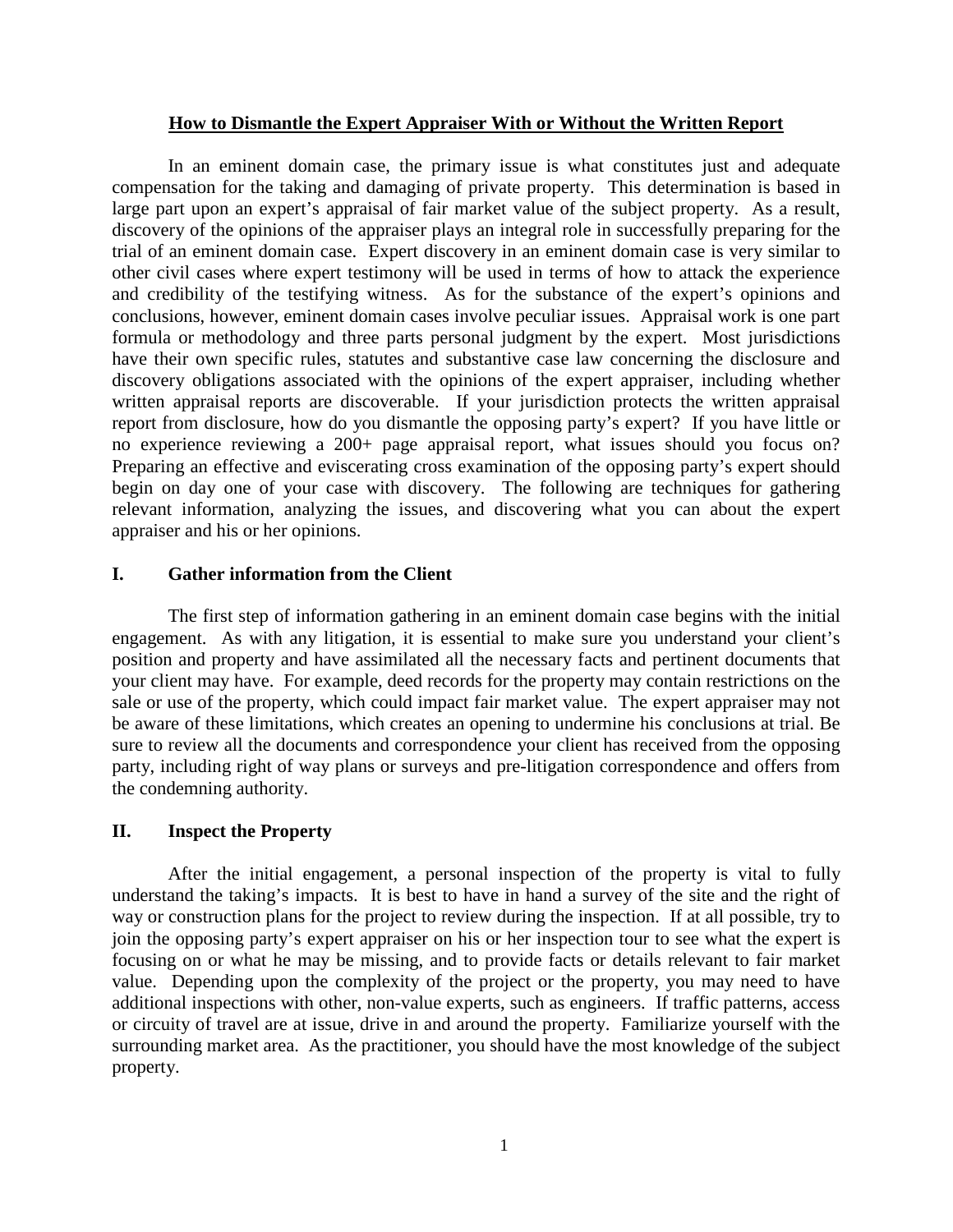#### **III. Federal vs. State Rules of Discovery**

In general, the flow and order of discovery is similar to other litigation written discovery and exchange of information and documents followed by depositions. To state the obvious, however, every practitioner should check the applicable local rules, statutes and case law early in the case to determine what is discoverable and what is admissible at trial in an eminent domain case. They can vary from civil litigation. For example, what conversations are privileged? Can you discover what opposing counsel told his expert? Can you discover every document provided to, reviewed by or relied upon by the opposing expert? A smoking gun, such as a post-taking sale or a lender's appraisal, will be of little value if you wait until the eve of trial to determine if the jury will learn of it. Even if the information is inadmissible, it still may be discoverable and useful questioning the expert's opinions.

### **A. Disclosure of Experts/Appraisal Reports – Federal Rules**

FRCP 26 governs discovery in federal eminent domain cases and requires each party to disclose the identity of its expert witnesses as wells as produce an expert report for each identified witness. FRCP  $26(a)(2)$  (A), (B). Under this rule, the parties are required to exchange their expert appraisal reports, and each report must contain:

- a complete statement of all opinions the witness will express and the basis and reasons for them;
- the facts or data considered by the witness in forming them;
- any exhibits that will be used to summarize or support them;
- the witness's qualifications, including a list of all publications authored in the previous 10 years;
- a list of all other cases in which, during the previous 4 years, the witness testified as an expert at trial or by deposition; and a statement of the compensation to be paid for the study and testimony in the case.

#### **B. Scope of Other Discovery – Federal Rules**

FRCP 26(b)(1): Parties may obtain discovery regarding any matter not privileged that is relevant to any party's claim or defense.

FRCP 26(b)(4)(A): A party may depose any person who has been identified as an expert witness whose opinions may be presented at trial.

FRCP 26(b)(4)(D): A party may, through interrogatories or by deposition, discover facts known or opinions held by an expert who has been retained or specially employed by another party in anticipation of litigation or to prepare for trial and who is not expected to be called as a witness at trial only upon showing exception circumstances under which it is impracticable for the party to obtain the facts or opinions on the same subject matter by other means.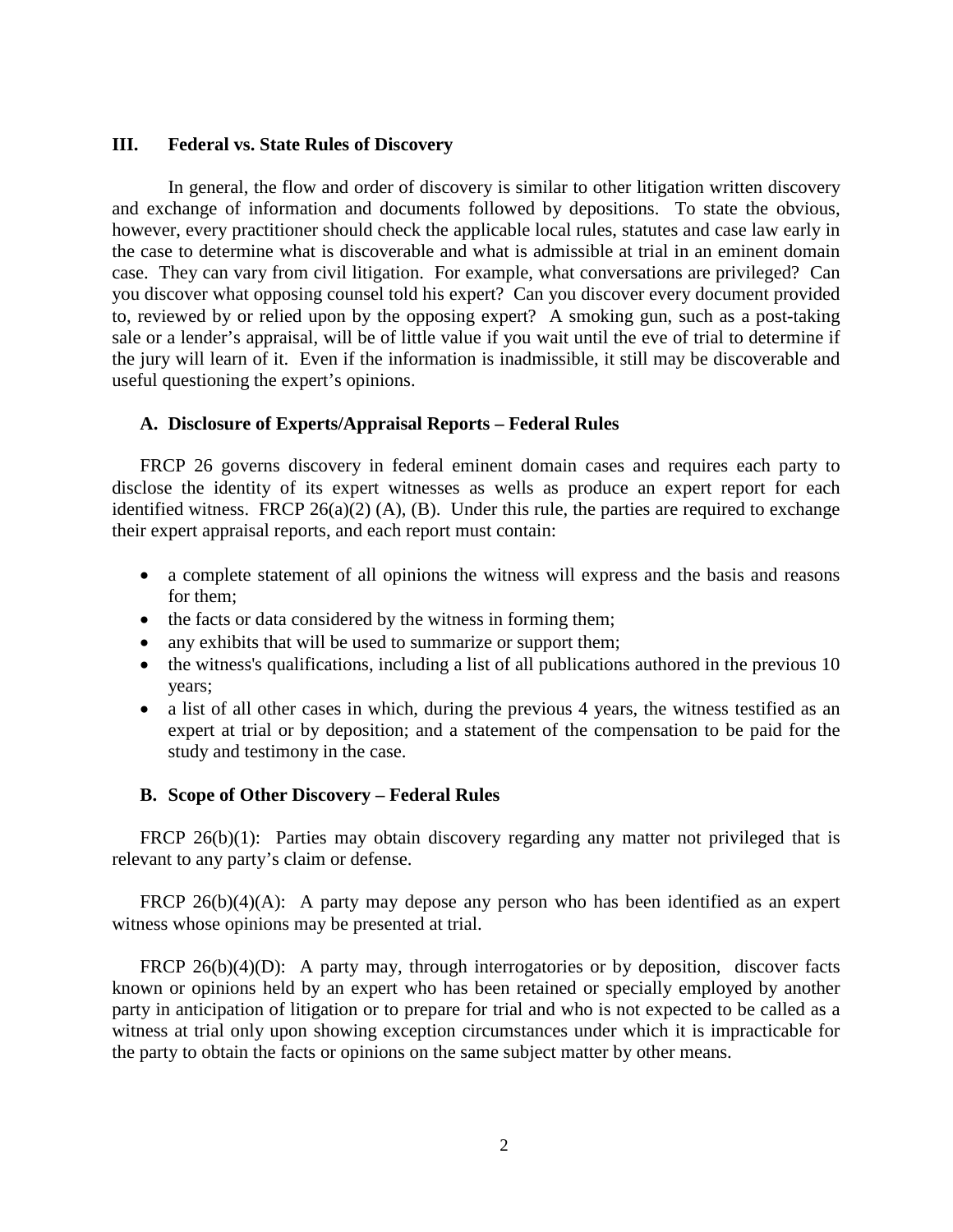## **C. Sampling of State Discovery Rules**

## **Oregon**

- The government is required to provide a written appraisal report upon which the government relied in establishing the amount of compensation offered when providing the property owner with the initial offer. *ORS 35.346(2)*.
- The property owner must provide the government with a copy of the owner's appraisal not less than 60 days before trial or arbitration. *ORS 35.346(4)*
- Each party to the case is required to provide all parties with a copy of every appraisal obtained by the party as part of the case. *ORS 35.346(5)(b)*
- Failure to provide a copy of an appraisal report prohibits the use of the appraisal in arbitration or at trial. *ORS 35.346(5)(a)*

## **Texas**

- When providing the property owner with the initial offer, the government is required to disclose any and all appraisal reports relating to the property prepared in the 10 years preceding the date of offer. *V.T.C.A. Property Code §21.0111(a)*
- A property owner is required to disclose any and all current and existing appraisal reports relating to the property and used in determining the owner's opinion of value not later than the earlier of the tenth day of receipt of the report or the third business day before the date of the special commissioner's hearing if the report is to be used at the hearing. *V.T.C.A. Property Code §21.0111(b)*

## **Maryland**

• A party by interrogatories may require any other party to identify each person, other than a party, whom the other party expects to call as an expert witness at trial; to state the subject matter on which the expert is expected to testify; to state the substance of the findings and the opinions to which the expert is expected to testify and a summary of the grounds for each opinion; and to produce any written report made by the expert concerning those findings and opinions. A party also may take the deposition of the expert. *MD Rules 2-(402)(g)(1)(A)*

## **Florida**

• The condemning authority must submit to the owner, upon request, the appraisal for their good-faith estimate of value which forms the basis of their initial, pre-litigation offer, as well as right of way maps and construction plans. *§73.015, Fla. Stat. (2006)*.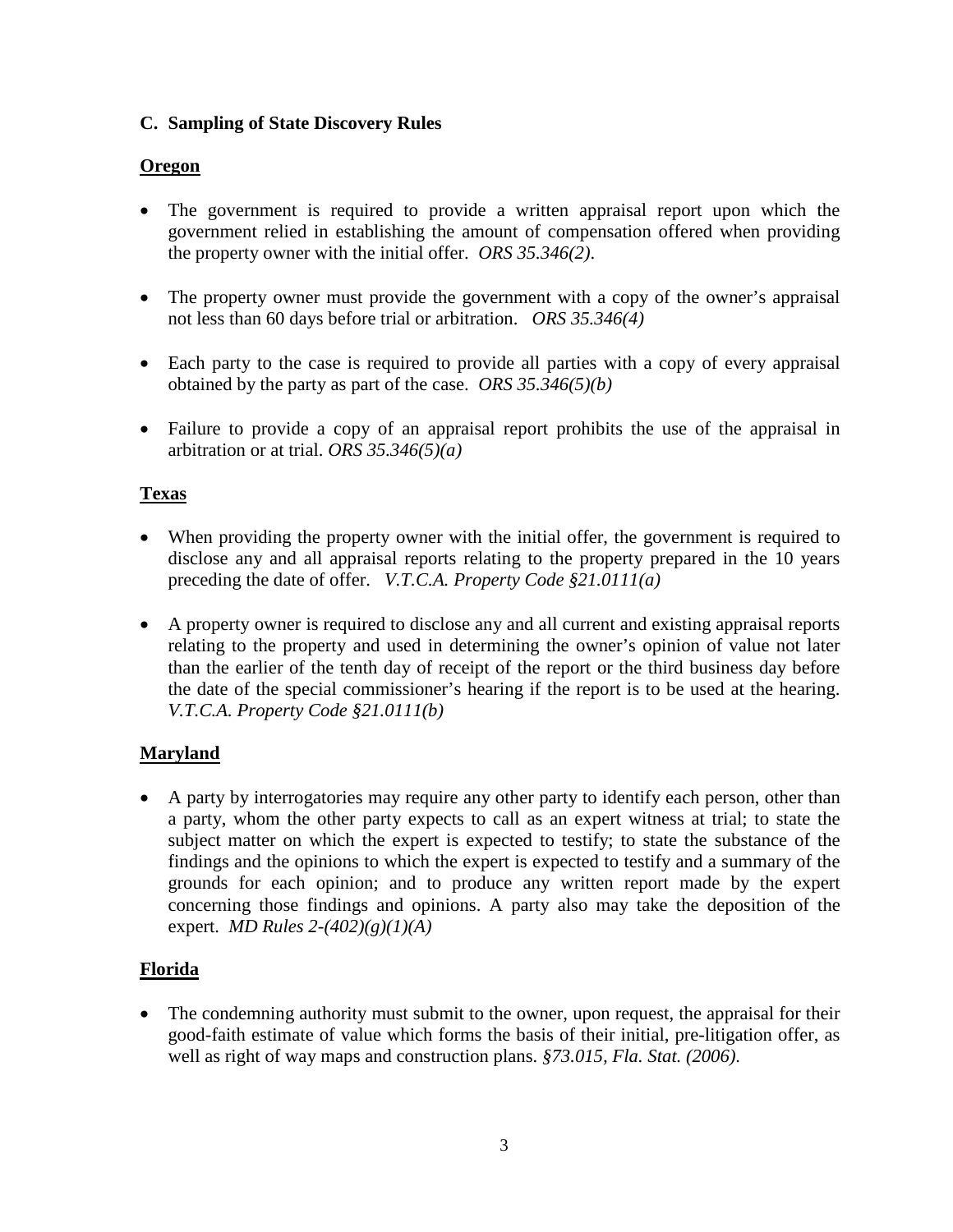# **Virginia**

- Condemning authority in eminent domain proceedings, when it initiates discovery, is required to pay all discovery costs and expenses, including those of experts of the landowners. *Virginia Supreme Court Rule 4:1(b)(4)*
- If the condemning authority obtains one appraisal report, it is required to provide the landowner with that written appraisal report when sending its written offer. If the condemning authority obtained more than one appraisal, then it is required to provide all such appraisals to the landowner. *Va. Code Ann. § 25.1-204(c)*

## **Georgia**

- Standard rules of discovery under the Civil Practice Act apply. See Black v. Department of Transportation, 262 Ga. 342, FN1 (1992).
- Expert Witnesses Expected to Testify at Trial  $-$  *O.C.G.A.* § 9-11-(26)(b)(4)(A)
	- o A party may through interrogatories require any other party to:
		- Identify expert witnesses expected to be called at trial;
		- State the subject matter on which the expert is expected to testify;
		- State the substance of the facts and opinions to which the expert is expected to testify; and
		- State the summary of the grounds for each opinion;
	- o A party may also obtain discovery from testifying experts by:
		- Depositions:
		- Requests for production of documents;
		- The party obtaining discovery must pay a reasonable fee for the time spent by the expert in responding to the discovery.
- Retained Experts Not Expected to Testify at Trial *O.C.G.A § 9-11-26(b)(4)(B)*
	- o Discovery of facts known and opinions held by an expert who has been retained or specially employed by another party in anticipation of litigation or for trial and who is not expected to testify is only allowed upon a showing of exceptional circumstances under which it is impracticable for the party seeking discovery to obtain facts or opinions on the same subject by other means.
- Expert appraisal reports are usually not discoverable under the scope and limits of *O.C.G.A § 9-11-26(b)(4)*.

## **Nebraska**

• Standard Rules of Discovery Apply.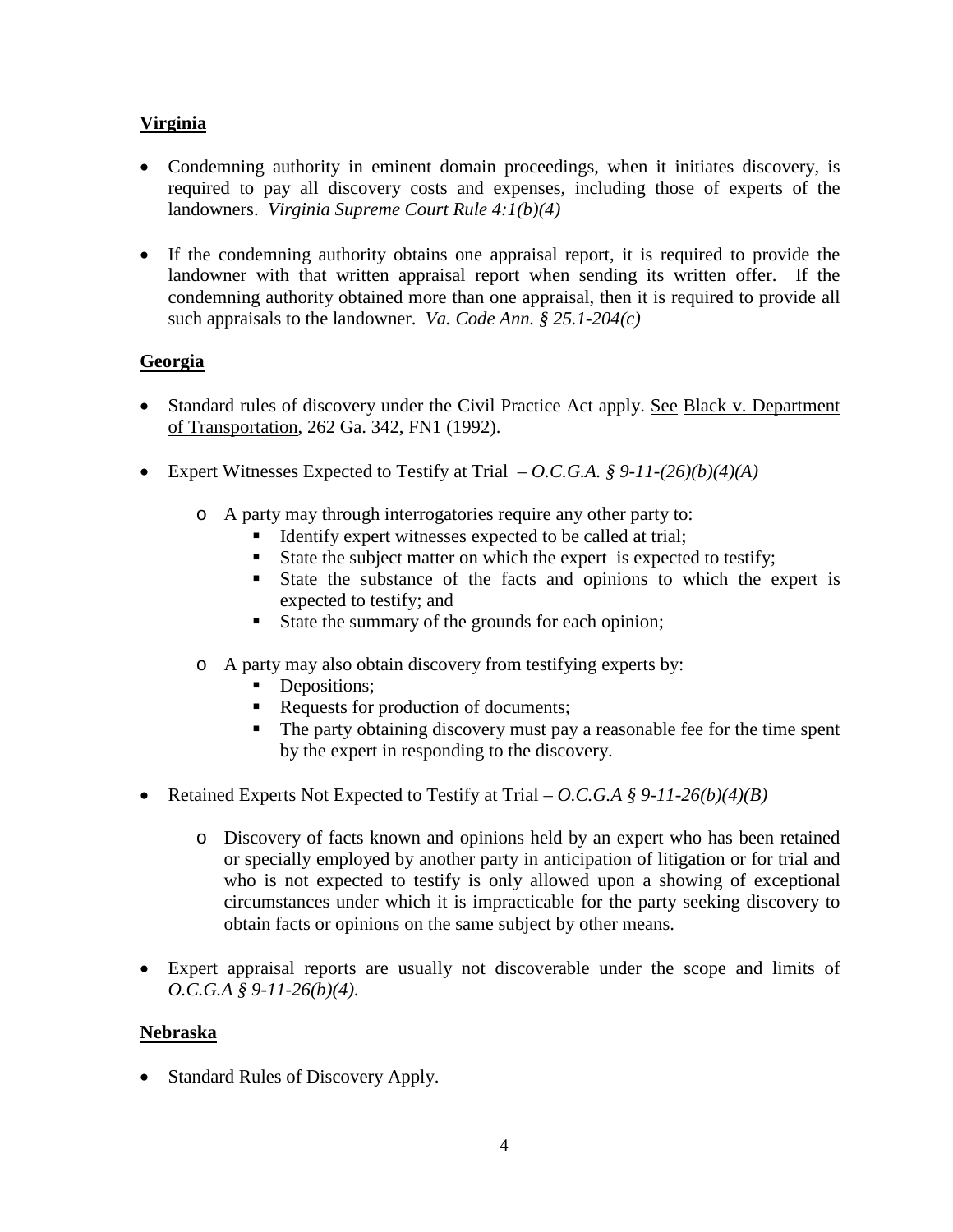• Only provides for use of interrogatories to discovery the identity of experts witnesses expected to be called at trial, the subject matter of the expected testimony, the substance of the facts and opinions of the expected testimony, and a summary of the grounds for each opinion. Any further discovery may be only sought by court order. *Nebraska Rules of Discovery Section 26(b)(4)(A)*

## **IV. Interrogatories**

The most important feature of interrogatories in an eminent domain case is the limitation placed on the opposing side at the trial of the case. Interrogatories should be drafted with an eye toward pinning the opposing side down with respect to important issues in the case and the facts that are relevant to those issues, including but not limited to the following:

- Who has knowledge of relevant facts;
- Who has custody of pertinent documents;
- The nature of the interests being acquired in the property;
- The area of the entire property, the property being taken, and the remainder property;
- Identification of expert witnesses expected to testify at trial and their opinions;
- Identification of lay witnesses expected to testify;
- Identification of appraisal reports prepared by or on behalf of the opposing party;
- Identification of comparable sales or rentals considered by the expert appraiser;
- If a business is being appraised, what is the income stream used by the expert appraiser;
- Identification of mitigation plans and/or cost to cure estimates prepared by or on behalf of the opposing parties;
- Identification of business loss appraisals prepared by or on behalf of the opposing party;
- Identification of trade fixture appraisals, sign appraisals, relocation estimates and other expert reports prepared by or on behalf of the opposing party;
- The nature of the property's access before and after the taking;
- The visibility of the property before and after the taking;
- The parking configuration/layout and the total number of parking spaces on the property before and after the taking; ;
- The opposing party's views of the highest and best use and whether or not there are any consequential damages or consequential benefits that have resulted from the taking;
- Identification of any rejected appraisals;
- Have any experts consulted with the owner regarding the appraisal of the property;
- Identification of public or private funding sources utilized for the planning, design, right of way acquisition or construction of the project;
- Have there been any tax assessment protests by the owner;
- Have there been any appraisal of the property in the last five years;
- Has the property been listed for sale in the last five years;
- Have there been any offers to purchase the property in the last five years;
- Are there any restrictive covenants on the property;
- Are there any leases, easements, licenses on the property;
- Are there any security interests, mortgages or liens on the property;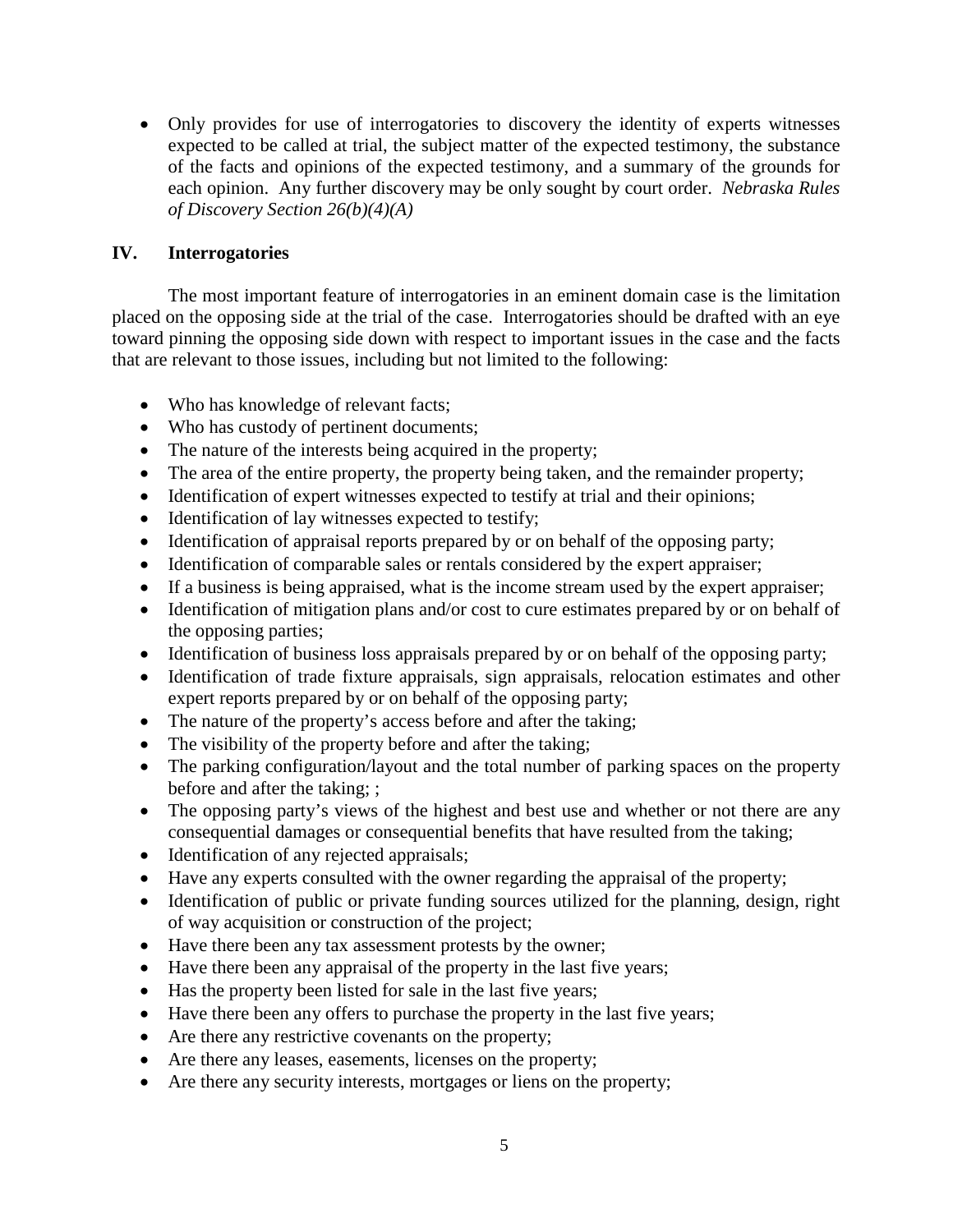- Is there any evidence of contamination of the property, or other environmental issues, such as asbestos or underground storage tanks;
- Is the property in a flood plain;
- What is the zoning of the property;
- What is the history of the use of the property;
- What are the plans for future use of the property;
- What constitutes total just and adequate compensation for the taking and damaging of the property, provide breakdown of the opinion.

## **V. Requests for Production of Documents**

Requests for production of documents in an eminent domain case should be drafted to obtain documents that are relevant to the valuation of the property and the determination of just and adequate compensation, including but not limited to the following:

- All documents identified in, relied upon or referred to in preparing the responses to interrogatories;
- All plats, surveys, maps, sketches, scaled drawings, site plans, construction plans, deeds, and easements which depict the property;
- All project files, including engineering files, that relate to the condemnation of the property;
- All studies, including but not limited to environmental studies, traffic studies, analysis reports, or drafts that relate to the condemnation of the property;
- All appraisals, review appraisal, estimates or evaluations of the property prepared by or on behalf of the opposing party;
- All trade fixture appraisals, sign appraisals, relocation estimates or any other expert reports prepared by or on behalf of the opposing party;
- Any appraisals, studies, reports or other analysis of the highest and best use of the property;
- All photographs depicting the property that is the subject of the case, including but not limited real property, improvements, trade fixtures, equipment and signage;
- All documents provided to, relied upon, or reviewed by any expert the opposing party expects to call as an expert witness at trial;
- All documents provided to, relied upon, or reviewed by any lay witness the opposing party expects to call at trial;
- A copy of the curriculum vitae of any expert the opposing party expects to call as an expert witness at trial;
- All written communications concerning the eminent domain case;
- All mitigation plans and/or cost to cure estimates prepared by or on behalf of the opposing party;
- All documents that evidence or reflect the nature of the property's access before and after the taking;
- All documents that evidence or reflect the parking configuration/layout and the total number of parking spaces on the property before and after the taking;
- All business loss appraisals prepared by or on behalf of the opposing party;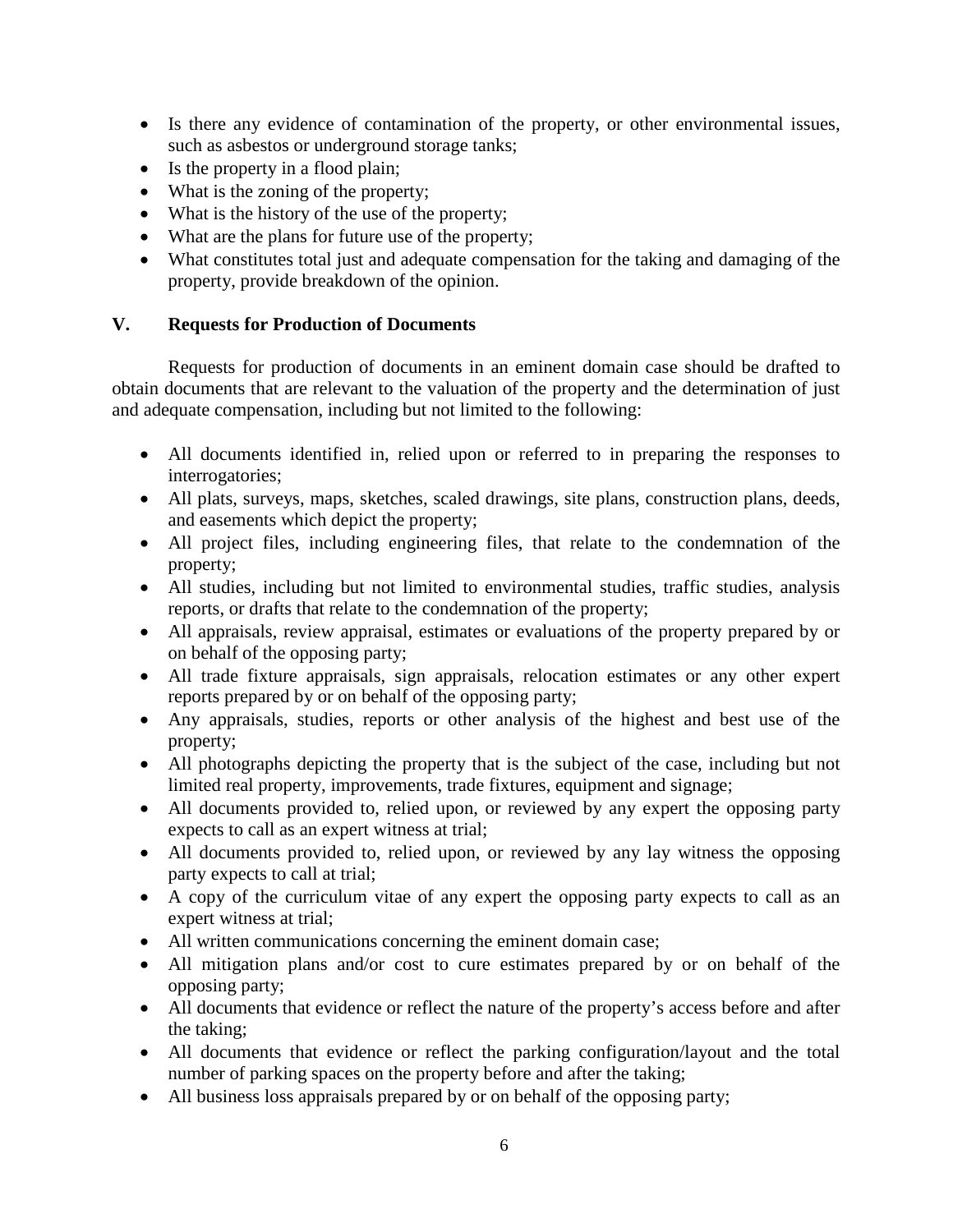- All financial statements, tax returns, etc. relied upon by any testifying to evaluate business loss damages caused by the taking in the case;
- All contracts or agreements for appraisal or valuation services performed for the opposing party;
- All project plans that relate or refer to the property, including but not limited to right of way plans, construction plans, road profiles, driveway profiles, cross-sections, mainline plans, utility plans, drainage plans, signing and pavement marking plans, project concept plans, grading plans, topography maps, and erosion and sediment control plans;
- All documents produced in discovery or provided to the opposing party by any other party in the case;
- All documents produced or provided to the opposing party by a nonparty concerning the case;
- All prior appraisals of the property in the possession of the opposing party;
- All documents that evidence or reflect the government's intended use of the permanent easements condemned in the case.

### **VI. Review of the Appraisal Report**

If you have received a copy of your opponent's expert appraisal report, you will need to review and critique it carefully before gathering more information or taking depositions. Appraisal reports often contain pages and pages of boilerplate market and industry research and data. Although the heart of the report will address the subject property, there may be inaccurate information in these pages that were relied upon by the appraiser. The key issues to look for include:

- o Credibility of valuation opinion;
- o Opinions based on speculation or conjecture;
- o Flaws in logic and reasoning;
- o Errors or omissions;
- o Incomplete valuation analysis;
- o Misleading valuation analysis;
- o Value or damages given for non-compensable elements;
- o Whether opinion is consistent with actual facts;
- o Failure to consider relevant facts;
- o Extraordinary assumptions;
- o Limitations on value conclusions;
- o Irrelevant or unnecessary information provided;
- o Utilization of improper appraisal methodologies;
- o Faulty adjustments;
- o Quality of written report;
- o Definitions used;
- o Thoroughness of underlying investigation;
- o Opinions beyond expertise of appraiser;
- o Reliance on other experts;
- o Verification, confirmation, and reliability of data considered;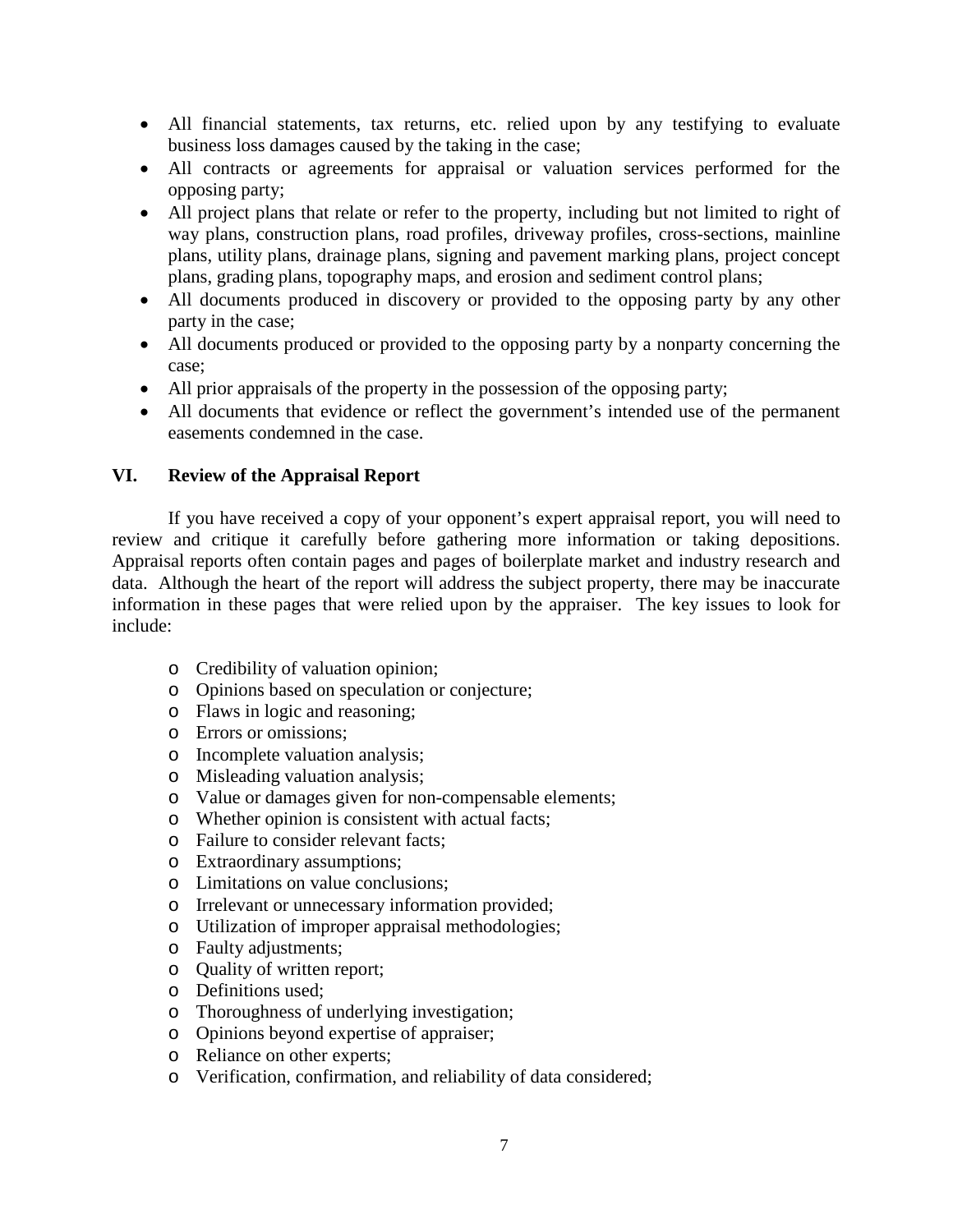$\circ$  Transparency and understandability of underlying basis for opinion.<sup>[1](#page-0-0)</sup>

In addition, keep an eye out for the expert's reliance on any studies prepared by another witness or professional, such as a parking, traffic or circulation study, which could itself be flawed or contain inaccurate information. Note if any other appraiser signed the report. The designated testifying expert may not have actually conducted the substantive work. The report also may indicate that the appraisal is not complete or may be updated in the future. This can be as blatant as a "preliminary" statement on the value conclusion page, or a more subtle statement of missing information that the appraiser requested but did not receive.

If you cannot obtain a copy of the expert's report, at the very least, you should seek production of a summary of the value conclusions prior to a deposition.

#### **VII. Deposition of the Expert Appraiser**

The most important tool of discovery in an eminent domain case is the discovery that occurs during the deposition of the expert witness, and in particular the expert appraiser. It becomes particularly important if your jurisdiction prohibits disclosure of written reports. The expert appraiser's deposition should be used to obtain every piece of relevant information in the possession of the expert witness. It also provides an opportunity to assess his or her credibility as a witness and thoroughness as an expert. An expert should advocate for his opinions, not the property, not the owner or condemnor and not the outcome of the case. A qualified witness with the proper credentials and experience who explains value on an impartial basis can provide a lasting impression on the jury. Do not assume that the expert title equates with expert work. Appraisers make mistakes and can be sloppy in their conclusions, assumptions and even calculations. A deposition also provides another means of pinning down the opposing party in order to avoid being surprised at trial with a new claim or value.

#### **A. Preparation**

Preparation is the single most important element of taking an effective deposition of the expert appraiser. By now, you've met with your client and inspected the subject property. To fully prepare for the actual examination of the expert appraiser, you must review thoroughly all the documentation and other information produced in discovery regarding the expert appraiser's opinions and the basis for those opinions. If you have retained an expert appraiser of your own, review your strategy with that expert and ask them to provide additional questions or issues to address with the deponent. A predicate expert deposition may also be needed, if the testifying expert appraiser's valuation is based in large part on the opinions of another expert.

#### **B. Subpoena the Expert's Appraiser's File**

<span id="page-8-0"></span>As a threshold matter, no expert deposition should be taken without requiring the expert to produce his entire file at the deposition. Production of the expert appraiser's file at the deposition may be accomplished by serving a subpoena duces tecum upon the expert appraiser

<sup>&</sup>lt;sup>1</sup> Leslie A. Fields, "Anatomy of an Appraisal: How Lawyers Review and Critique Appraisal Reports," *The Practical Real Estate Lawyer*, January 2011.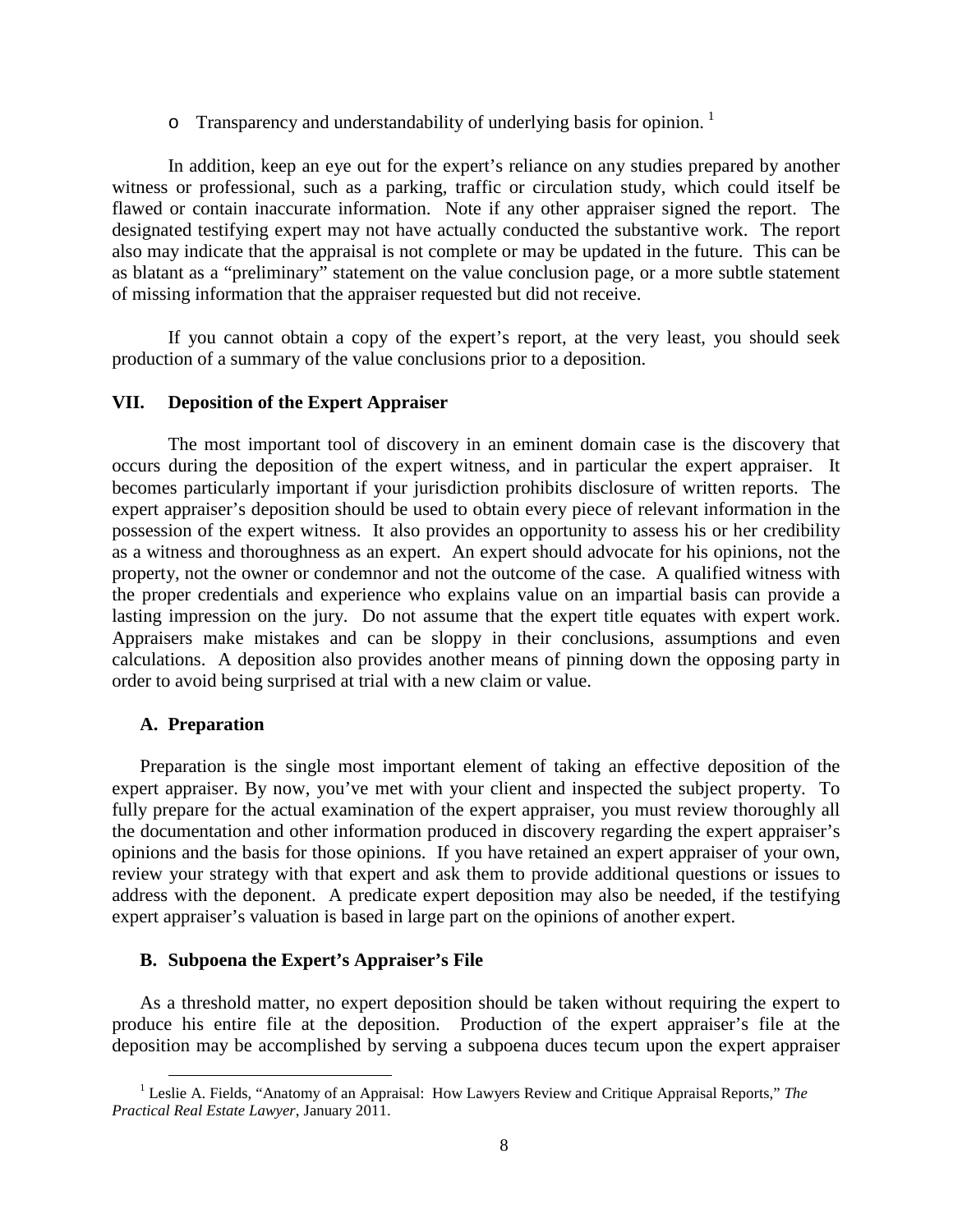within the time required by your particular jurisdiction. If the expert appraiser forgets his or her file, wait for the expert appraiser to get it. Don't assume the expert will be fully prepared. If your deposition questions are thorough, he or she may need the file to refresh memories or recall minute details and calculations. If the discovery rules protect the appraiser's file as work product, request to review the appraiser's market research and information gleaned from other sources, along with any summary or statement of the value conclusions.

### **C. Deposition Checklist for the Examination of the Expert Appraiser**

An outline of the areas and topics you need to cover with the expert appraiser is recommended in lieu of a fully written list of questions or script. As with any expert deposition, you need to listen carefully to the expert's answer and attempt to control the order and flow of the questions. The following techniques are recommended for deposing the expert in order to maximize the amount of information received and discover the weaknesses for use at trial.

## **1. Basic Techniques for Questioning An Expert**

• The "funnel" approach:

 $\overline{\phantom{a}}$ 

- o Ask open-ended questions aimed at information gathering; then
- o Open/closed questions aimed at adding detail; then
- o The "what else" questions aimed at exhausting information; then
- o The "summary" question aimed at recapitulation for clarity; then
- o The closed question, aimed at test the theory.
- Example of the "funnel" approach:
	- o What is your opinion of the highest and best use?
	- o What are the reasons for your opinion that as of the date of taking the proposed development is legally permissible?
	- o Are there any other reasons for your opinion that there was a reasonable probability that the project would have received zoning board approval?
	- o So your opinion of legal permissibility relies solely on the vote of the zoning board on October 7 approving the application for zoning relief of the Johnston Development Company on the adjacent property on Main Street?
	- o If the application for zoning relief which would have been filed by the owner, but for the taking, was different in the following several respects: , then your opinion would have to either be revised or is just simply wrong? **[2](#page-8-0)**
- Identify all of the expert appraiser's assumptions and judgments;

<sup>• &</sup>lt;sup>2</sup> James D. Masterman and David G. Thomas, "Deposition Of The Appraiser In Takings Cases," *The Practical Litigator,* November 2010. For additional deposition techniques, see Charles Lollar, "Discovery Limitations In Eminent Domain Proceedings," *The Practical Real Estate Lawyer*, July 2009.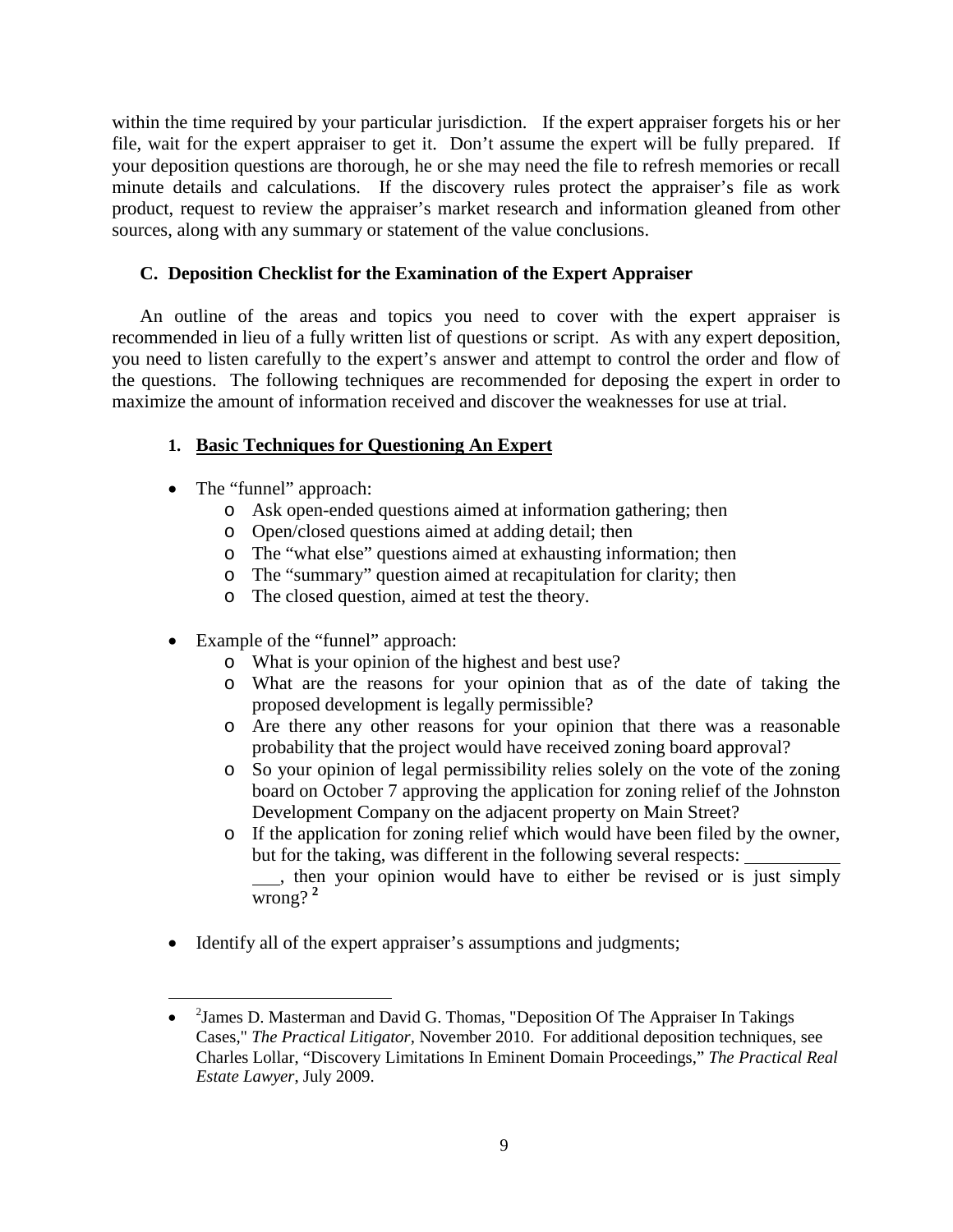- Understand the expert appraiser's methodology;
- Identify the expert appraiser's normal procedure for appraising property, i.e., document review, data/market research, inspection;
- Attempt to limit the expert appraiser with respect to the opinions and bases for those opinions, and paint the expert into a corner as much as possible, which could set up impeachment on the stand;
- Allow the expert to be the smartest person in the room and "educate" you as the lawyer. Remember that this is a deposition, not a trial and eminent domain cases are rarely won at a deposition. The purpose of the deposition is to discover the information that is necessary for conducting an effective cross examination at trial. Do not attempt to destroy the expert appraiser at the deposition.

### **2. Specific Topics**

### **Background/Qualifications of Expert Appraiser**

The expert appraiser will be ready to expound at length on his or her impressive resume and substantial background and experience in appraising property. While your questions will be worded to ascertain this detail, your also want to focus on what is missing. Don't limit your examination to the expert's current job as an appraiser. Appraisal experts sometimes wear many hats, including "valuation", and will be eager to explain the breadth of their expertise in unrelated industries. How much time does the expert truly devote to appraising property? Appraisers also are asked to opine on issues about which they have no specific expertise. For example, if the expert has appraised a c-store gas station site, he may have a great deal of commercial appraisal experience, however, he has no idea what factors are necessary for the remainder property to continue as a viable c-store operation site. A demonstration of all of the hats or the lack of experience specific to the subject property is an effective message to the jury that while the witness may be an "expert" of many things, he is a master of none. This translates into he knows nothing about the true value of the property. Does the expert have experience appraising the particular kind of property involved in your case on an actual market transaction? Fair market value is measured by the willing buyer and the willing seller. If you can demonstrate that the appraiser is a just hired gun for opposing counsel in litigation with no actual market experience, his credibility to a jury will be hurt.

- College Education:
	- o Degrees Earned;
	- o PHD/Masters;
- Appraisal education:
	- o Designations earned; current status;
	- o Last appraisal course taken;
- Current license designations (residential, commercial, general):
	- o What states;
	- o Reprimands, censure, lapse in designation;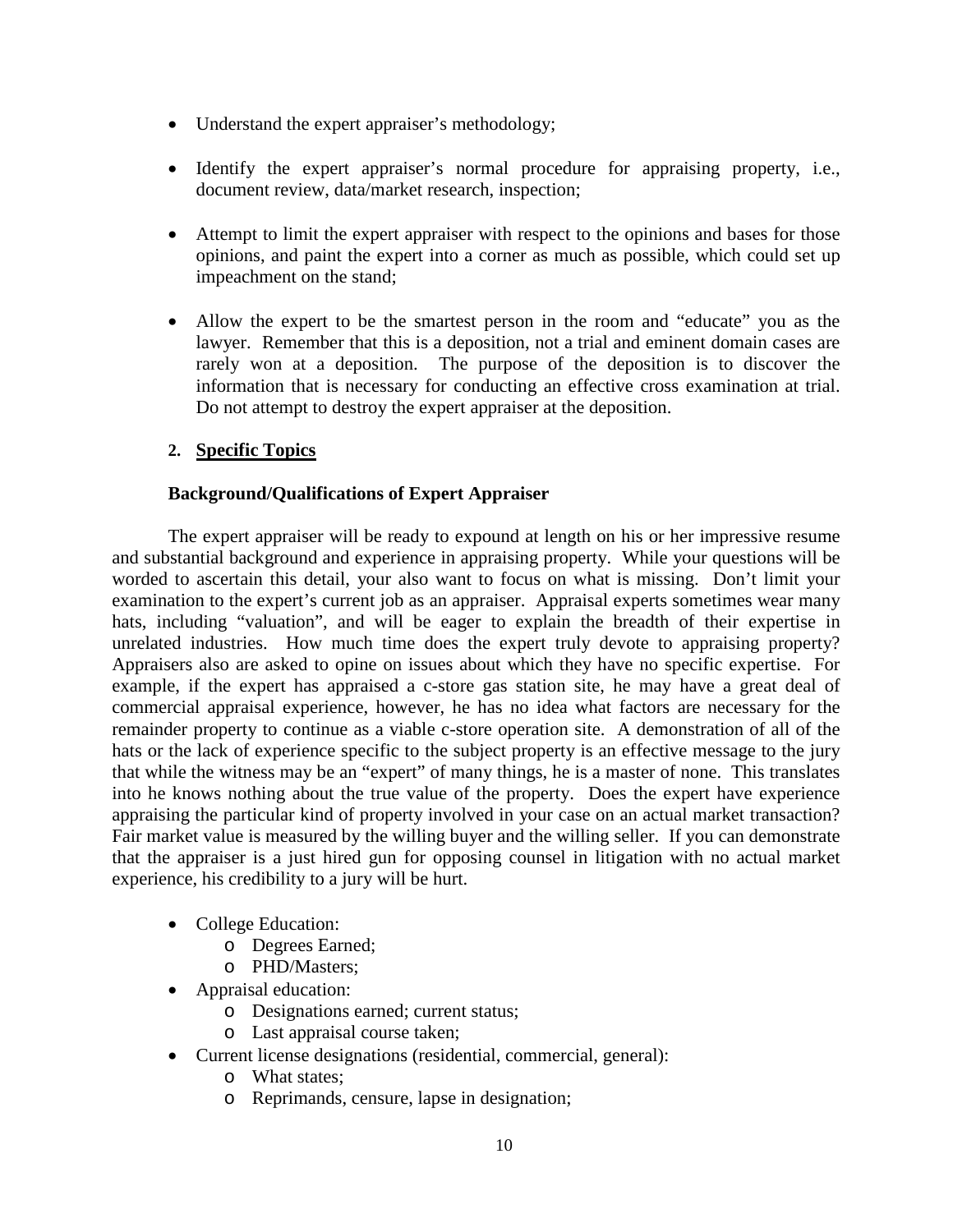- o Any professional continuing education requirements and are they current
- MAI Designation;
- Jobs in appraisal position, positions held;
- Other professional memberships or affiliations (ie. Appraisal Institute);
- Real estate brokerage experience;
- Publications authored or contributed to:
- Appraisal courses taught;
- Other cases in which expert appraiser has testified at trial;
- Other cases in which expert appraiser has testified at deposition;
- Reported cases in which expert appraiser's name is mentioned;
- Experience in appraising different types of properties;
- Experience in appraising the specific type of property involved in the case, i.e., a cstore site;
- Current clients: corporate, government, banks, developers, clients with multiple appraisal assignments;
- Percentage of current business that involves eminent domain work;
- Appraisal assignments for condemning authorities;
- Appraisals for the same opposing counsel;
- Appraisal assignments for owners;
- Tax appraisals: taxing authorities versus owners;
- Appraisals of other properties involved in the same project;
- Pending condemnation cases with the client;
- Appraisals in the same city, town or neighborhood as the subject property;
- Prior appraisals of the subject property;
- Previously qualified to give expert testimony: state court, federal district court, agencies, boards, commissions;
- Transcripts of prior testimony, including deposition transcripts;
- Information resources generally obtained for appraisals (ie. tax assessments, land records, GIS maps)
- Ownership of real estate;
- Relatives in trial court jurisdiction;
- Financial terms of engagement;
- Has appraiser been asked to testify in this case;
- Does appraiser feel fully prepared to testify to his or her opinions at the deposition today;
- Did appraiser meet with anyone to prepare for deposition;
- Did expert appraiser exchange emails with anyone regarding today's deposition.

# **Condemnation Project Involved in Case**

- Describe the project involved in case;
- How many other parcels has the expert appraised in the same project;
	- o Are any similar to the subject property;
	- o Did the appraiser find consequential damages to any other parcels;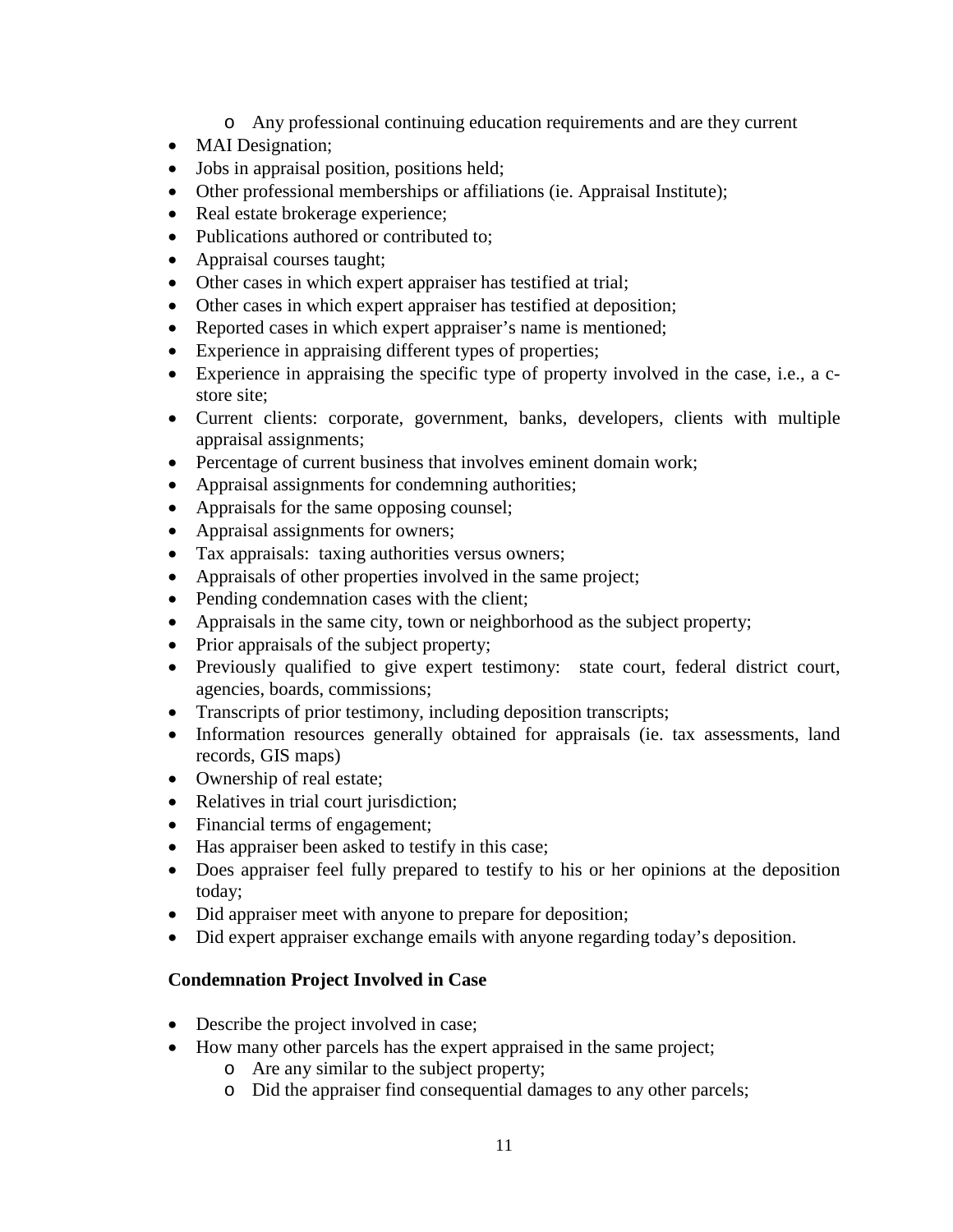- Parcel identification number associated with subject property;
- If any businesses are being impacted on other parcels taken by the project, how many have relocated as a result;

### **Appraisal Assignment and Hiring**

The expert's opinions can be colored before the appraisal even begins. Be thorough in asking the expert questions that delve into when and why he was hired and what he was told to do. This is particularly true if the appraiser is not the first or original expert. If this appraiser was identified during an ongoing case to either supplement or replace another appraiser, there may be a compelling reason that impacts the opposing party's case.

- When was expert appraiser hired in this case?
	- o Who contacted expert appraiser;
- What documents did client give expert appraiser to review;
- What documents did expert appraiser review in forming opinion in this case: Petition, tax maps, surveys, plats, land planning, zoning;
- Identity of other experts consulted for opinions and substance of conversations;
- All authorities considered or relied upon in forming opinions;
	- o Any legal instructions given to the appraiser by counsel;
	- o Any issues the appraiser believes are excluded from the valuation due to applicable laws, i.e., medians
- Date of each visit to property and time spent inspecting;
- Meetings with land owner of representative of owner: who, when, substance of conversations;
- Meetings with other persons concerning appraisal of property: who, when and substance of conversations;
- Exchange emails/correspondence with anyone concerning appraisal of property: who, when and subject matter;
- What is the date of taking in this case;
- Has appraisal been completed, date of completion;
- Has appraisal been reviewed by client; did client request changes to appraisal, were any changes made;
- Any changes or corrections to initial appraisal since first completed;
- Any updated opinion of value since expert appraiser first submitted the appraisal to the client;
- Does expert appraiser have any plans to update appraisal between now and trial;
- Did anyone assist expert with performing appraisal for the case;
- Did expert appraiser talk with any other appraisers or rely upon values from anyone else in determining opinions in this case;
- What predicate expert opinions the appraiser is relying on;
- Did expert appraiser review discovery responses of any party in the case;
- Did expert appraiser review any information concerning the opinions of other party's expert witnesses, i.e., reports, deposition transcripts;
- Were any mitigation plans/cost to cure estimates prepared by the opposing party.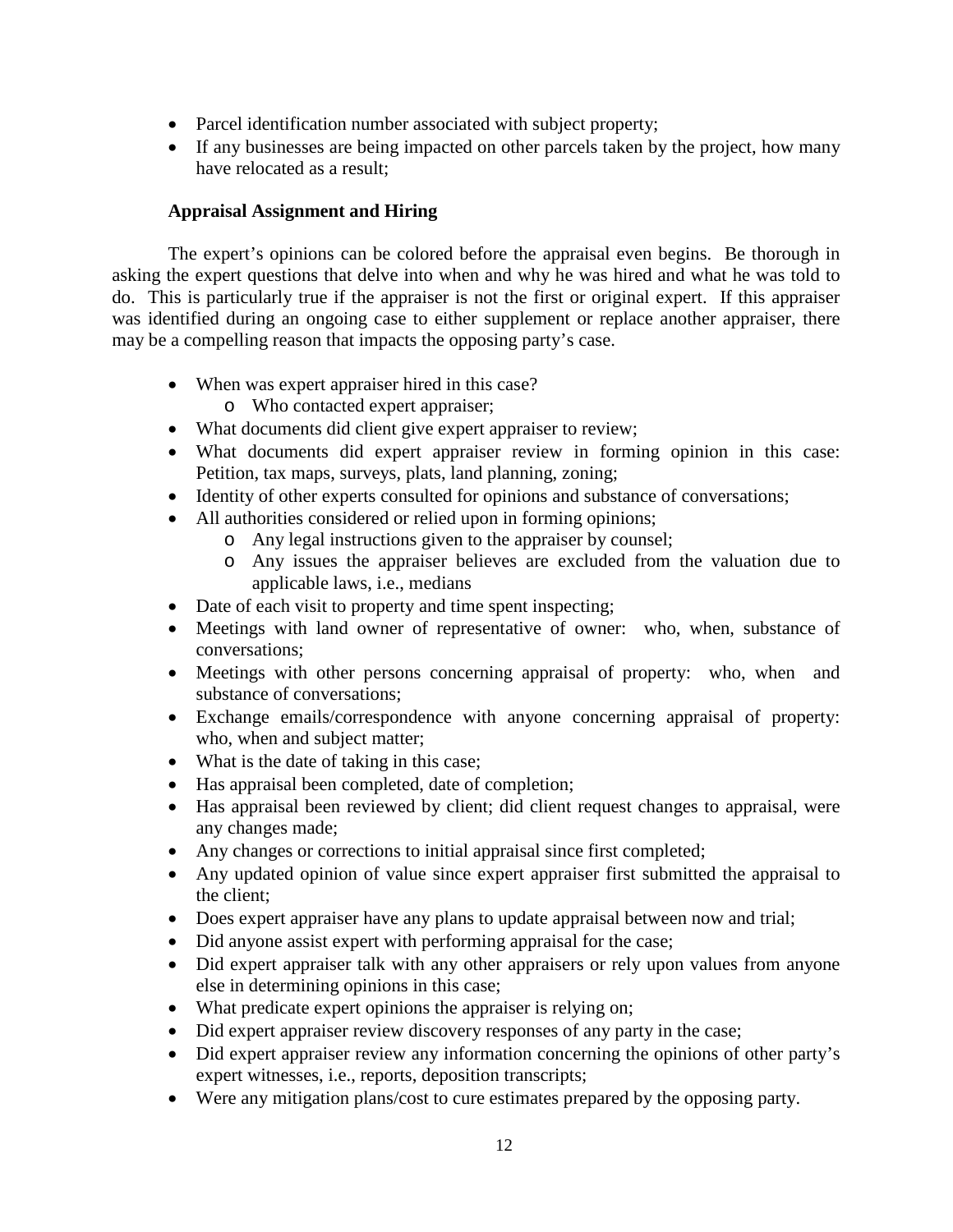## **The Subject Property**

- Where is subject property located, street address, route number, and intersecting streets
- Tax parcel identification number associated with subject property;
- What was the zoning of the property on the date of taking;
- Identity of owners on the date of taking;
- What was property being used for on date of taking;
- Date of acquisition;
- Did appraiser obtain closing documents and financing documents;
- Did owner list subject property as an asset on tax returns;
- Deeds for subject property;
- Legal descriptions and surveys for subject property;
- Approved permits, applications for permits denied, or lapsed permits;
- Easements that benefit subject property;
- Easements that burden subject property;
- Protests of appeals of tax assessments;
- Prepare or review prior appraisals of subject property;
- Leases, abstracts, and rent rolls for subject property;
- Income and expense statements for subject property;
- Foreclosures, bankruptcy filings, default judgments;
- Total land area of larger parcel, acreage and square feet;
- Total building area;
- Square footage of office, corridors, warehouse, loading docks, basement, etc;
- Building department records (ie. applications, permits, inspection records, etc.);
- Improvements: age, type, construction quality, renovation history, capital improvements made, cost of repairs;
- Parking: parking spaces, area for parking, parking required by zoning;
- Is subject property a designated Wetland;
- Is property located in flood hazard zone or floodplain, history of flooding, insurance claims, FEMA Flood Insurance Rate Map No. and effective date;
- Shape of property;
- Topographical features: contours, soils, maps, etc.;
- Property's access: road frontage, type of access (ie. Location of driveways), limitations/restrictions of access;
- Property's exposure;
- Traffic counts;
- Utilities available to property on the date of taking;
- Environmental contamination, government action, remediation efforts and costs;
- Geotechnical such as groundwater tests, boring logs.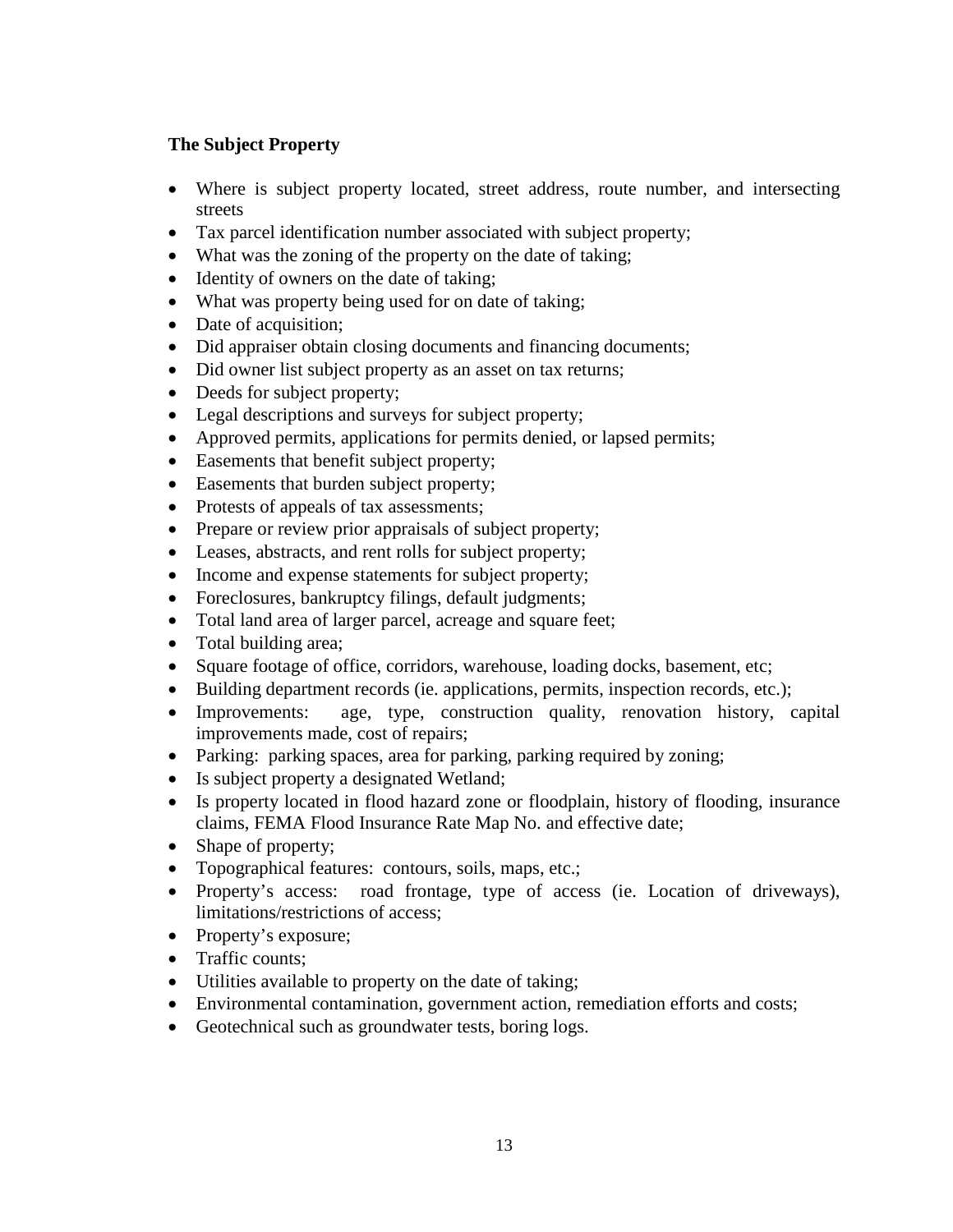## **Market Area**

- Type and source of expert appraiser's market information;
- Confirm that expert recognizes these sources as reliable and used by the appraisal industry;
	- o If your expert relies on another sources, ask the expert if he recognizes those sources as reliable, etc.;
- How market area was determined;
- Availability of public utilities;
- Proximity to:
	- o Schools, police and fire stations;
	- o Interstate, state and local highways;
	- o Public transportation, rail and airports;
	- o Shopping Centers;
	- o Noxious uses;
	- o Cemeteries;
	- o Parks and sports facilities;
	- o Waterfront.

# **Property Rights Acquired by the Condemnor**

- Property rights acquired: fee simple, leasehold interests, permanent easements, temporary construction easements, application of undivided fee rule;
- Area of property rights acquired;
- Area of the remainder property after the taking;
- Status of construction on the subject property;
	- o Dates of start and completion of construction
	- o Date of closure of driveways, and if temporary closure, date of reopening

# **Condition of the Remainder Property**

- If a remainder property exists, how has the property changed?
- How have the improvements been altered?
- Were any buildings demolished?
- Any changes to access, visibility, signage, traffic patterns, driveways, topography, drainage?
- Is the remainder subject to any zoning changes? Are any variances required to reinstall signs or other improvements removed during construction?
- If permanent easements were condemned, what can the property do with that part of the property?
- If medians are installed as part of the project, how has that affected the property?
- If a business is being operated on the property, can it continue to operate? Is the remainder property still a viable site for the business?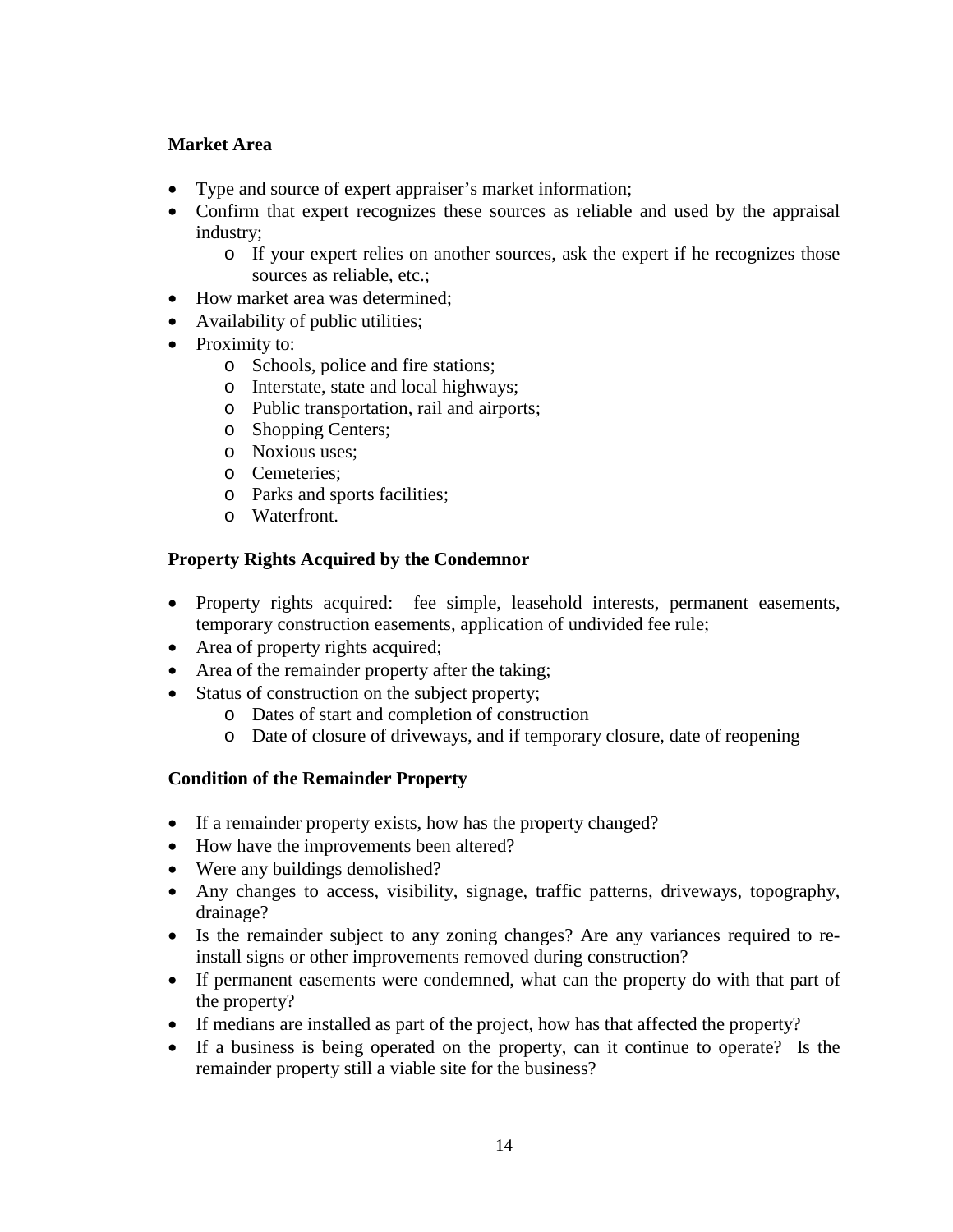### **Five Step Process or Summary of Value Conclusions**

Have the expert initially state on the record the final conclusions of value and then work through each one with more detailed questions.

- Fair market value of whole before the taking:
	- o Price per acre/price per square foot;
- Fair market value of the taken:
	- o Price per acre/price per square foot;
	- o Percentage of fee applied to permanent easements;
- Fair market value of remainder before the taking:
- Fair market value of the remainder after the taking;
- Consequential damages or benefits to the remainder:
	- o Damages evaluation or lack thereof;
	- o What factors went into determining damages?
	- o See above, Condition of the Remainder Property
	- o If no damages, why not?
- Opinion of just and adequate compensation;
- Does opinion include value for anything other than real estate;
- Is this an appraisal of the land as vacant/or improved;
- What was the highest and best use of the land before the taking;
- What is the highest and best use of the remainder after the taking.

### **Methodologies Used to Appraise Property**

The appraiser may use one or more approaches to determine fair market value of the property as a whole before the condemnation as well as after the condemnation. The following topics should be considered for both the before and the after values. Note any differences in the methodologies before and after and question the appraiser about these differences.

- Market Data or Sales Comparison Approach:
	- o Tax Map of Comparables/Photos of comparable sales;
	- o Vacant Land Sales considered;
	- o Improved Land Sales considered;
	- o Details of comparable sales: parties, size, shape, sales price, price per acre/square foot, date of sale, type of property, zoning, location, developed/undeveloped, topography, grading, access, utilities, financing data, traffic counts;
	- o Did expert appraiser inspect comparables;
	- o Verification of comparable sales data;
	- o Did expert appraiser talk to buyer, seller or agents;
	- o Adjustments made to comparable sales: qualitative v. quantitative;
	- o Did appraiser use other market tools, such as price to revenues or price to EBITDA multiple:
		- How was multiple selected;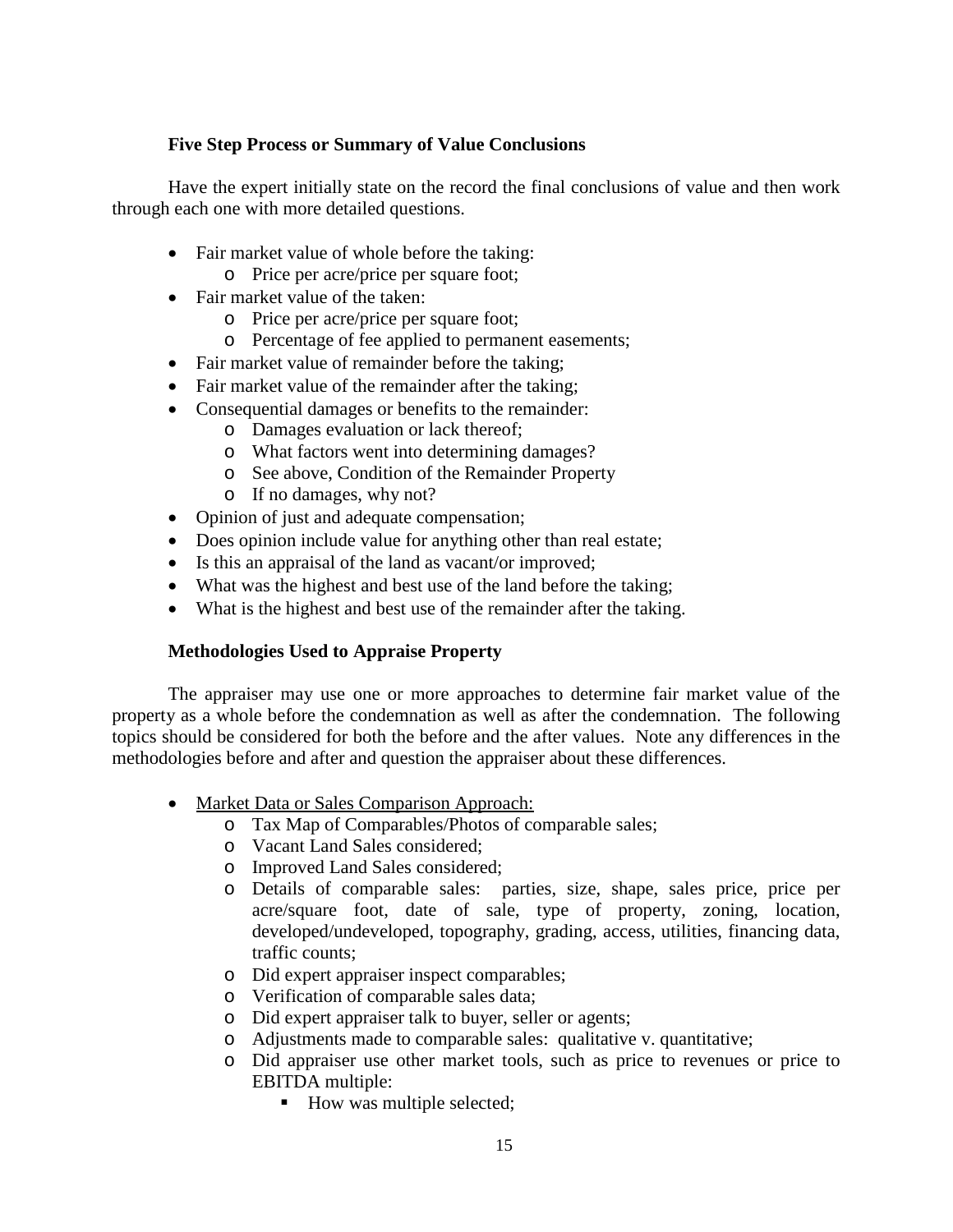- How many transactions were pulled and from what database, i.e. Pratt's Stats:
- What limitations were used to select the transactions;
- What transactions were rejected;
- How did the appraiser select an income stream for the subject property to apply the selected multiple;
- o Total Value..
- Income Approach:
	- o Capitalization of cash flow, Discounted Cash Flow, or Weighted Average Cost of Capital;
	- o Documents: rent roll; income and expense statement; lease and leased summaries; lease history;
	- o Basis for potential gross income:
		- Rental rate under lease agreements with tenants; or
		- Comparable rental properties;
	- o Effective gross income (potential gross income vacancy rate collection loss + miscellaneous income):
		- Vacancy rate subtracted/basis;
		- Collection loss subtracted/basis;
		- Add back of any miscellaneous income (ie. vending receipts, parking fees)/basis;
	- o Net operating income (effective gross income operating expenses):
		- Operating expenses subtracted (real estate taxes, insurance, utilities, maintenance, repairs, advertising, management expenses, etc)/basis;
	- o Capitalization or discount rate (net operating income/purchase price or property value)
		- How did expert appraiser come up with capitalization rate:
			- Market extraction/actual cap rates for buildings sold in market;
			- Build Up Method;
			- Weighted Average Cost of Capital debt to equity ratio
	- o Total Value.
- Cost Approach:
	- $\circ$  Value of vacant property + current cost of building structure depreciation for subject property;
	- o Basis for value of vacant land;
	- o Cost to reproduce improvement:
		- Reproduction v. Replacement Cost;
		- Source of values;
		- **Improvements and buildings valued;**
	- o Depreciation subtracted to reflect current condition of building/improvements;
	- o Total Value.